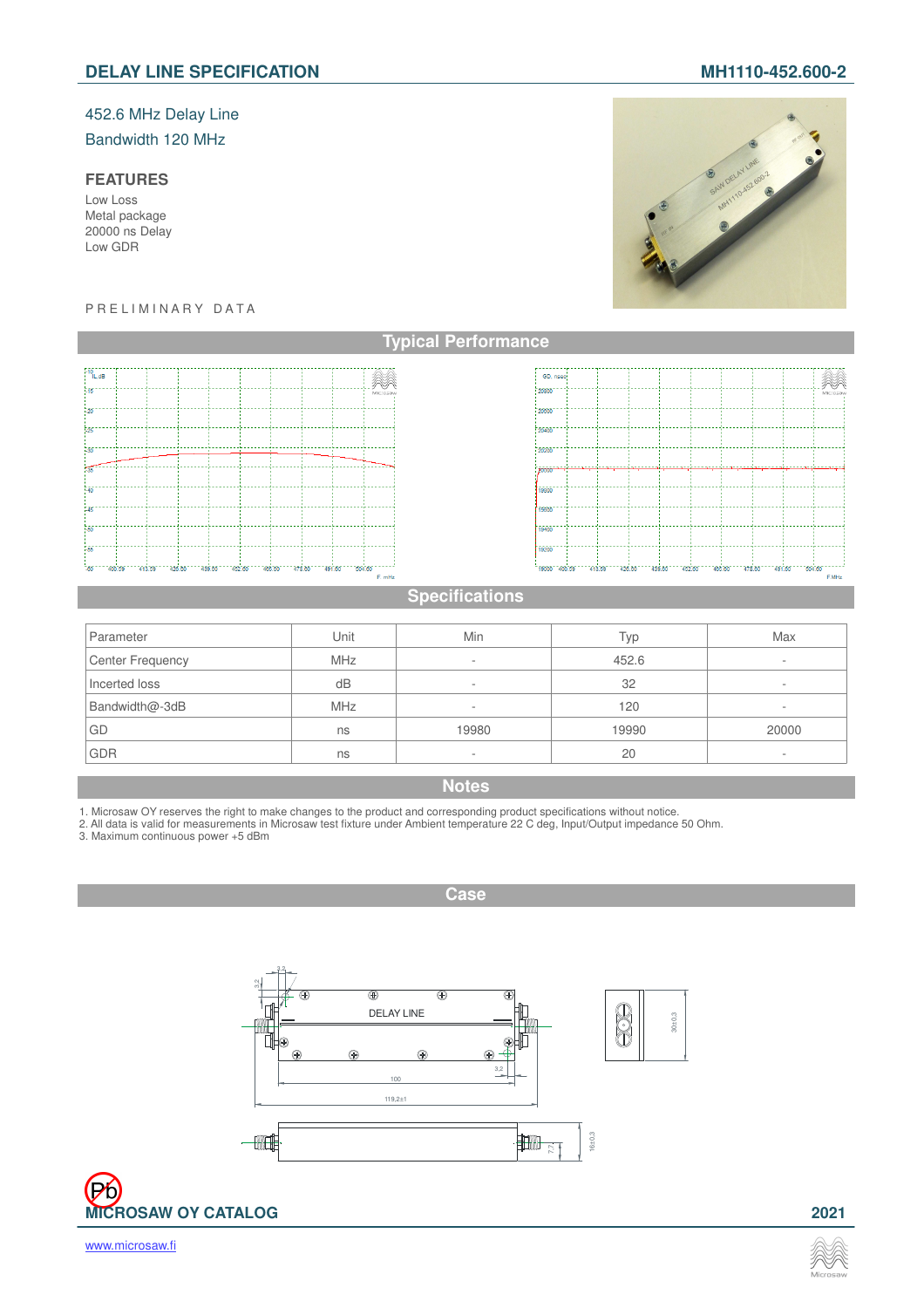# **Package Footprint**



# **Matching circuit**



**Additional information**

Temperature Range -55.. + 85 C Substrate 128LNO Package custom 110v2 MSL Rating not applicable. Hermetic package. Complies with Directive 2002/95/EC (RoHS)

#### **Important Warnings**

Electric Sensitive Device See soldering chart before using See frequency shifts depending on temperature

### **Links to Technical Information Links to Company Information**

## Soldering profile: www.microsaw.fi/pdf/soldering-chart.pdf Services: www.microsaw.fi/servicesandprices.php Frequency shifts: www.microsaw.fi/pdf/frequency-shifts-table.pdf Contacts: www.microsaw.fi/contacts.php

# **MICROSAW OY CATALOG 2021**